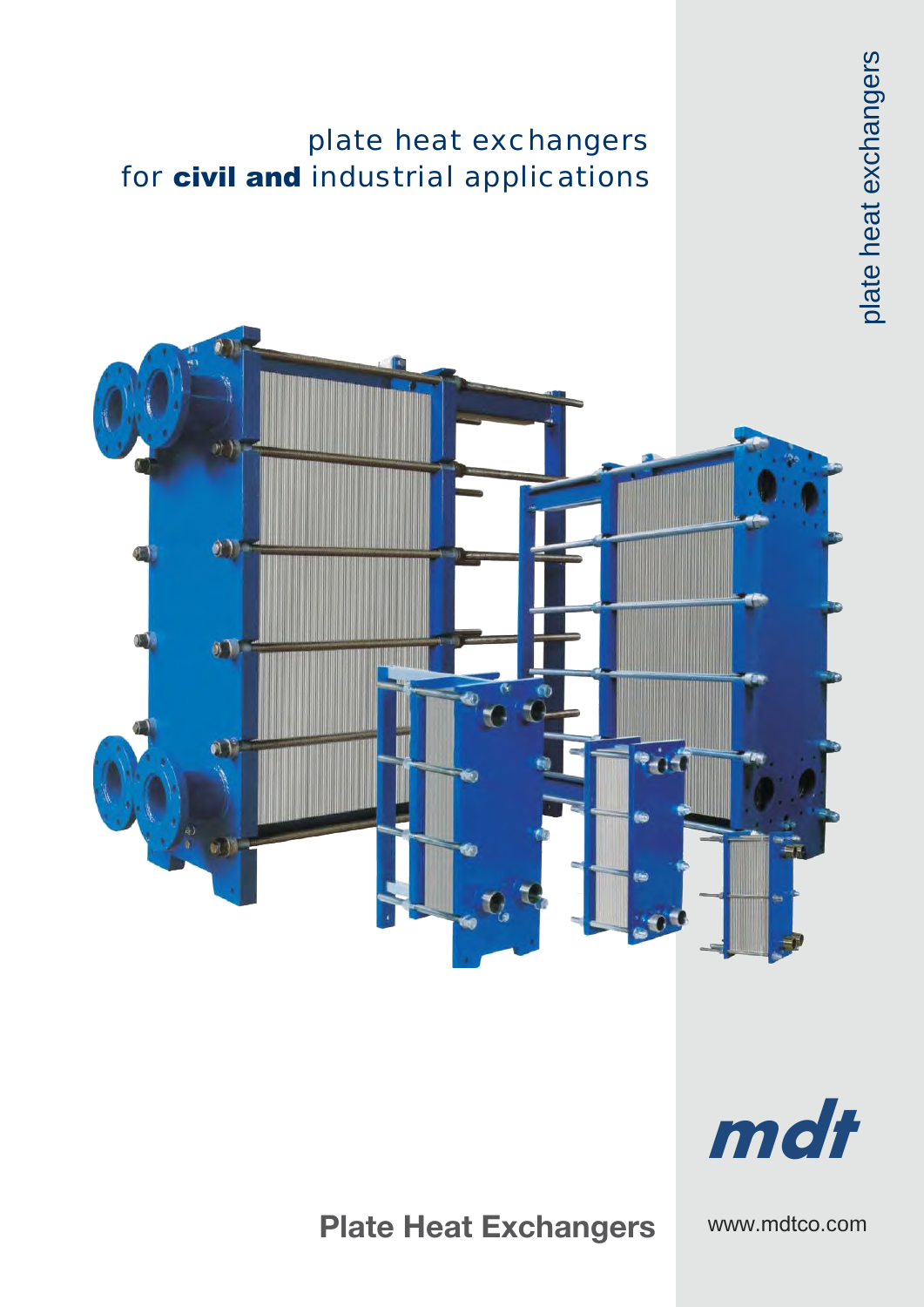## common applications



mdt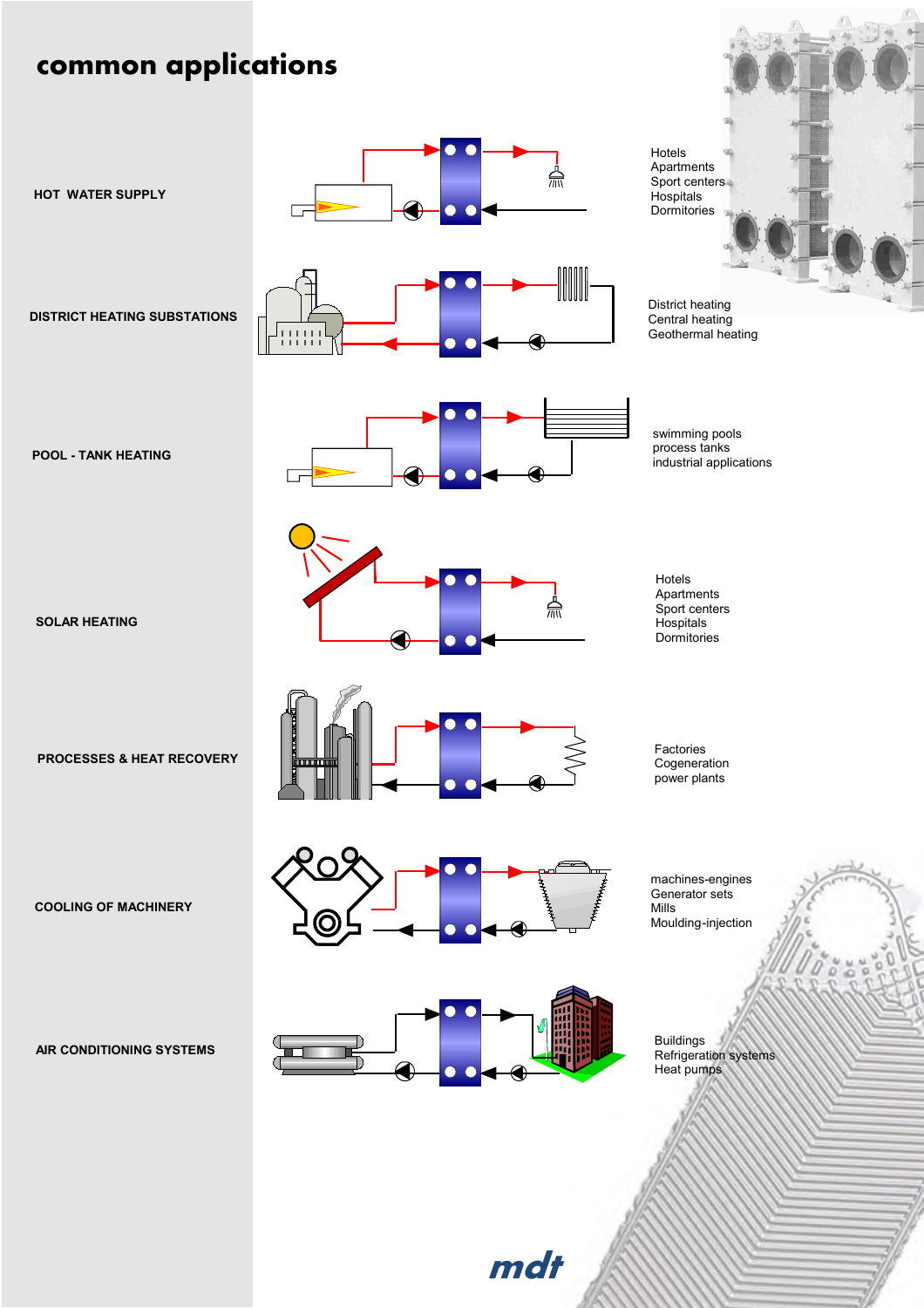

### Technical data

#### Plate material

As standard, heat transfer plates are produced in 1.4404 /AISI 316L. Due to the high content in molybdenum, this material is generally more corrosion-resistant and more resistant to chloride damage than 1.4301 /AISI 304.

Optionally, the following additional materials may be used:

- 1.4301 /AISI 304
- (cost-effective for use with uncritical media) • 1.4539 /AISI 904L

(with high nickel content to avoid stress corrosion cracking; good price/performance ratio when media with a low acid and chloride content are applied)

- 1.4547 /254 SMO (higher chloride & acid-resistance than 1.4404/AISI 316L)
- Alloy C276 (highly resistant against acids and chlorides; e.g. for concentrated sulphuric acid)
- Titanium ASTM B 265 Grade 1
- Titanium-Palladium ASTM B265 Grade 11 (highest material quality; appropriate e.g. for chlorides at higher temperatures)

#### **Gasketing**

Depending on the design and the type, adhesive or nonadhesive (Clip-system) gaskets may be used. As gasket materials, well-known, proven and tested materials are used, such as:

- NBR (nitrile-rubber): universally applicable for aqueous and oily fuids e.g. water/oil-applications
- EPDM (ethylene-propylene-rubber): wide range of applications for many chemical compounds which do not contain mineral oil and grease; also for water and steam applications
- Fluororubber (Viton): extremely resistant to chemicals and organic solvents, also to sulphuric acid and vegetable oils at high temperatures
- other materials on request



#### Overview of plate and gasket:

- very high heat transfer rates due to thermodynamically optimized design
- corrugation felds with special embossing allow for symmetrical and asymmetrical flow gaps (1)
- specially embossed entry felds for an optimum distribution of media (2)
- gaskets fastened by "Clip-system" for easy maintenance
- gaskets have a special ribbed surface, enabling more exact centring and stabilization of the entire plate pack (3)
- double gasket with leakage groove between two media, preventing mixing of the media (4)
- special plate profle at the edges, reinforcing the plate pack and ensuring high  $\blacksquare$ pressure resistance of the gasket during operation (5)



mdt